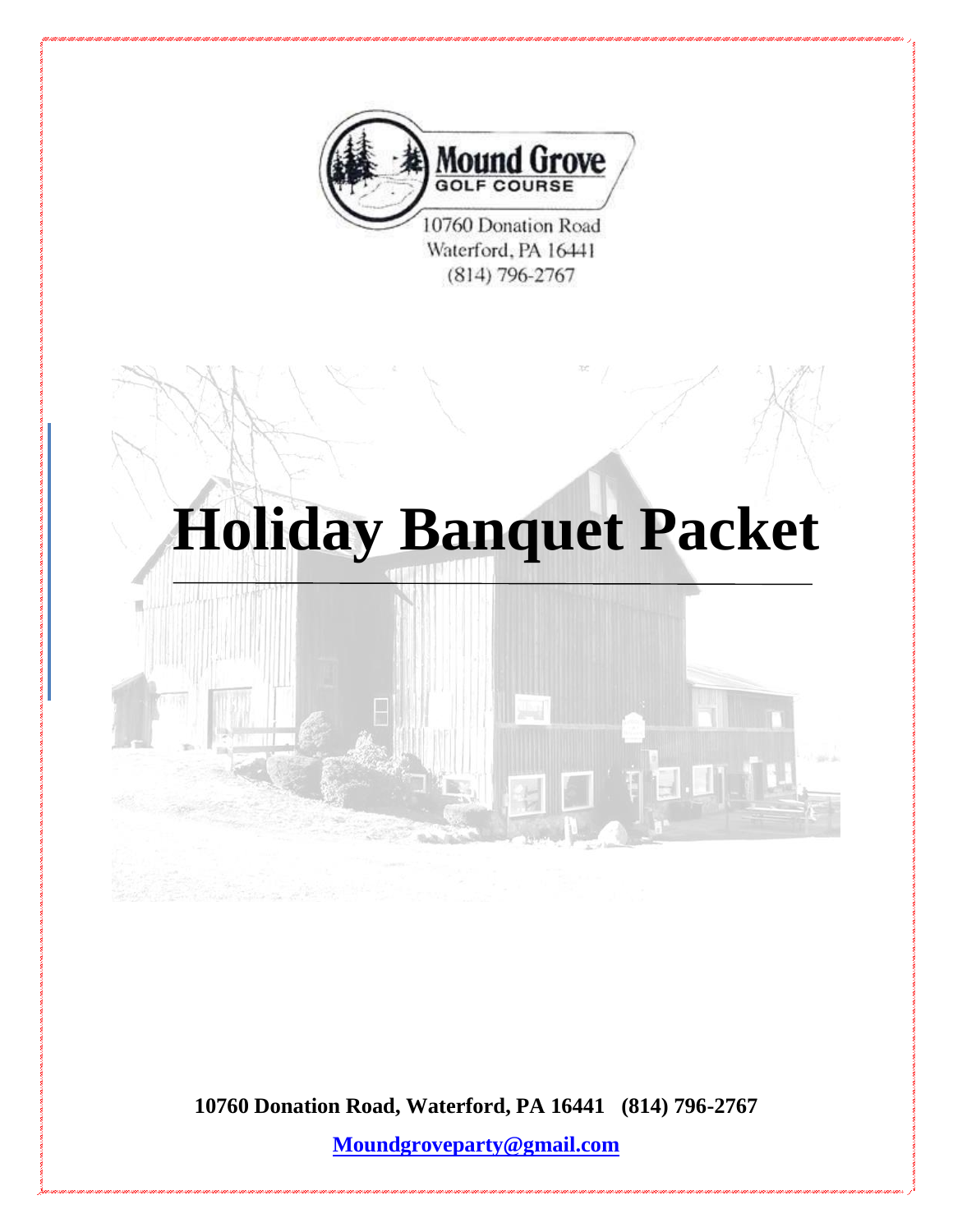# Holiday Buffet Packages

Have your Holiday Party in our beautifully decorated Banquet Room--

complete with festive twinkle lights and holiday decorations!

We set up, serve an elegant dinner and clean up--while you enjoy quality time with your guests!

All packages include linen tablecloths with linen napkins;

china and flatware; Ice water and coffee station.

*Taxes & gratuities are not included in the pricing*

## **A Very Merry Christmas Pasta Bar**

Includes Freshly Tossed Salad w/ Ranch & Italian Dressings or Caesar Salad

Fettuccine & Penne Pasta, with Alfredo & Marinara Sauces,

Plus toppings of Meatballs, Sausage, and Grilled Chicken

And our Fresh Baked Garlic Knots

**\$22/person**

## **Yuletide BBQ Buffet**

Hand-pulled Pork & BBQ Chicken,

Served with Cole Slaw and freshly-baked Corn Bread

Choice of 2 Sides: Home-made Mac-n-Cheese, Fire Roasted Corn, Mixed Vegetables, or Baked Beans

**\$25/person**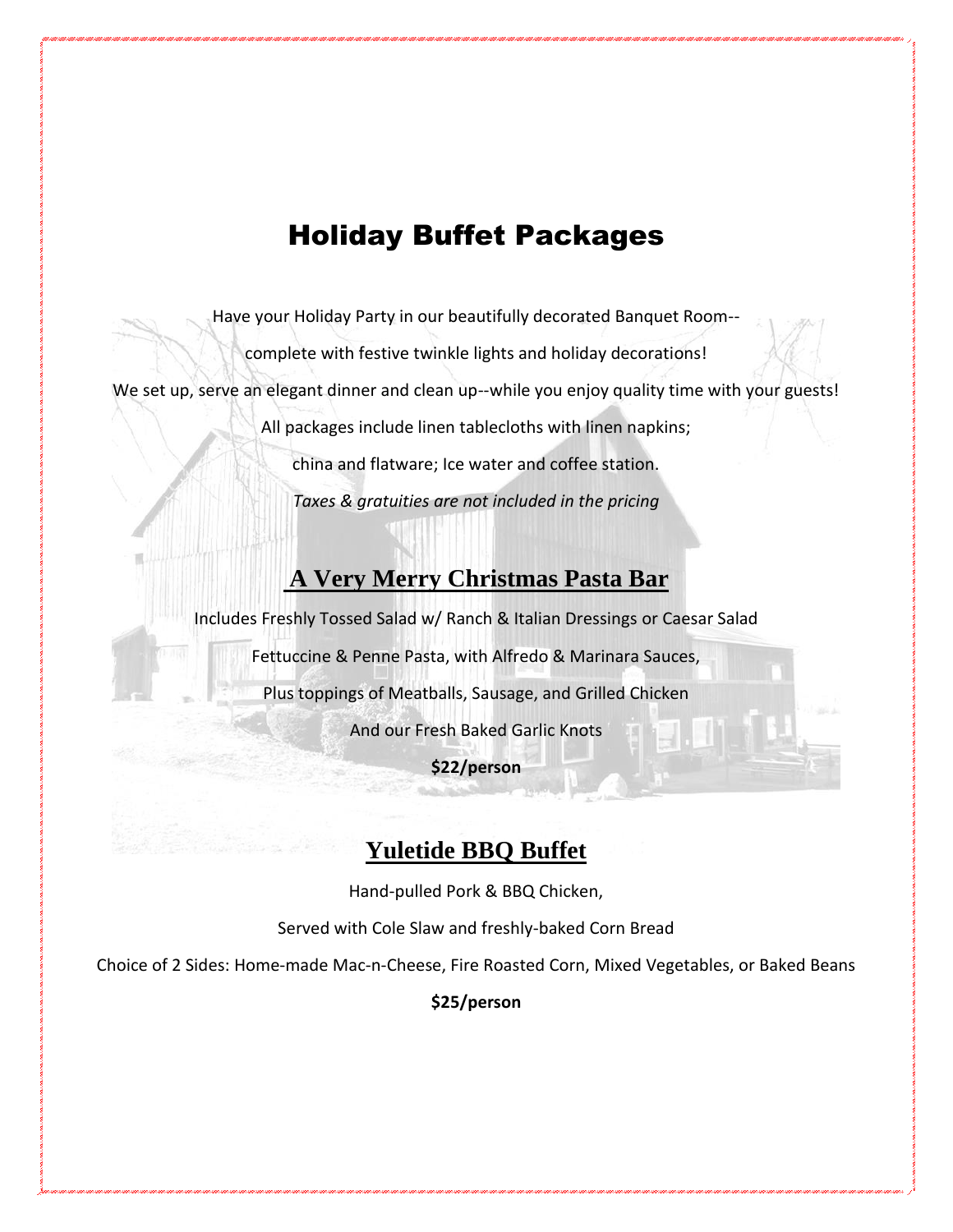## **Walking In a Winter Wonderland**

## **Prime Rib Package**

#### **Prime Rib**

*(Choose one more Entree: Herb Roasted Chicken, House Sliced Roast Beef, Signature Glazed Ham,* 

*Sausage w/Peppers & Onions, Stuffed Pork Chops)*

with choice of salad (Garden Salad, Caesar Salad, or Cole Slaw)

and two sides (Parslied Buttered Potatoes, Mashed Potatoes & Gravy, Au gratin Potatoes, Rice Pilaf, Homemade Mac&Cheese, Fire Roasted Corn, Mixed Country Vegetables, Green Beans Almandine, Glazed Carrots, Penne Pasta w/Marinara, or Fettuccine Alfredo

**\$35/person**

**OR**

**9 oz Strip Steak**

*(Choose one more Entree: Herb Roasted Chicken, House Sliced Roast Beef, Signature Glazed Ham,* 

*Sausage w/Peppers & Onions, Stuffed Pork Chops)*

with choice of salad (Garden Salad or Caesar Salad)

and two sides Parslied Buttered Potatoes, Mashed Potatoes & Gravy, Au gratin Potatoes, Rice Pilaf, Homemade Mac&Cheese, Fire Roasted Corn, Mixed Country Vegetables, Green Beans & Bacon, Glazed Carrots

**\$30/person**

## *Eat, Drink, and Be Merry!*

Add on a 3 hour Standard Open Bar for \$15pp

Includes: Bartender, Choice of 2 Standard Bottled Beers, and 3 Wine Choices, Standard Well Liquors with Mixers, Garnishes, Ice, and cups